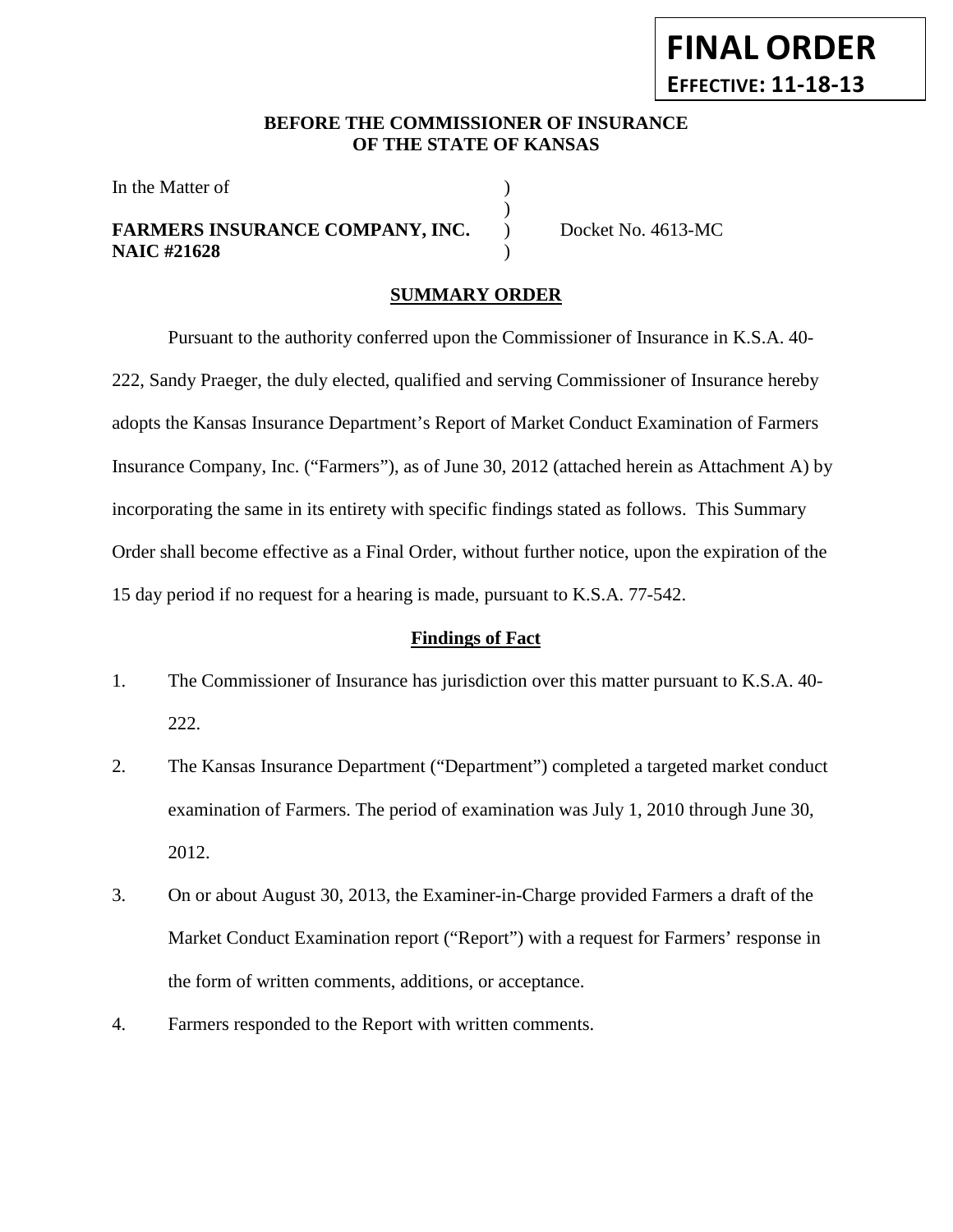- 5. The Kansas Commissioner of Insurance has since fully reviewed the Report, which is attached herein as Attachment A.
- 6. Complaint Handling Standards.
	- a. Standard 3 of the Complaint Handling Standards reviews to ensure the regulated entity takes adequate steps to finalize and dispose of the complaint in accordance with applicable statutes, rules and regulations, and contract language.
		- i. There were 23 claim-related complaint files from the Department and one consumer complaint that had incoming correspondence without date stamps required under K.A.R. 40-1-34, Section 4.
- 7. Claim Handling Standards.
	- a. Standard 6 of the Claim Handling Standards reviews to ensure claims are handled in accordance with policy provisions and applicable statutes (including HIPAA), rules and regulations.
		- i. There were eight claim files in which Farmers failed to pay the vehicle registration fee on total loss settlements required under K.A.R. 40-1-34, Section  $9(a)(2)$ . One of those files also had a third party total loss claim that failed to pay the applicable fee as required under K.A.R. 40-1-34, Section 9(h). This issue had been discovered by Farmers during an internal review which began in April 2012 (during our exam period), and reimbursements were made to affected consumers. Per Farmers, 8,135 reimbursements were completed in September 2012 for a total amount of \$44,680.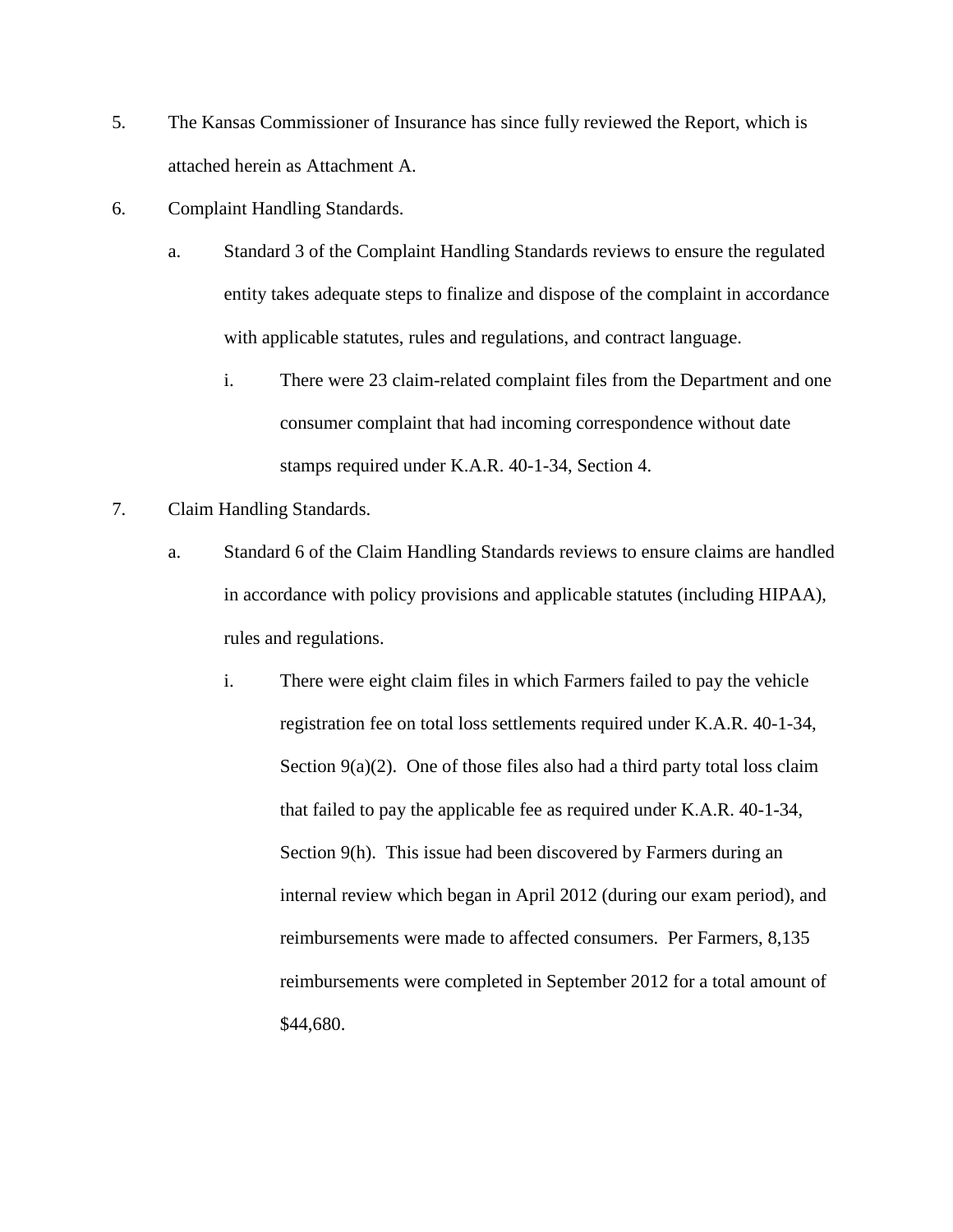- 8. Underwriting and Rating Standards.
	- a. Standard 1 of the Underwriting and Rating Standards reviews to ensure the rates charged for the policy coverage are in accordance with filed rates (if applicable) or the regulated entity's rating plan.
		- i. There were inconsistencies during the exam period between how policies were rated and the filed rating rules with regards to policies with multiple vehicles that had been converted from the Legacy system to the FA2 system. The Legacy filings prior to the end of 2009 allowed for only one vehicle per policy, thus when converted into the FA2 system they were converted into multiple policies as previously written. New business written into FA2 allowed for up to four vehicles on a policy. The FA2 filing indicated multi-car discounts would be applied if there were more than one vehicle on a policy. Farmers provided the discount to the households with multiple policies, even if those had only one vehicle on each policy. The UM/UIM rate order of calculation in the approved FA2 rating manual indicated the UM factors were determined by average factors of each vehicle on the policy, when actually this was being averaged at the household level with those that had multiple policies rather than multiple vehicles on one policy (from the conversion mentioned above). Since Farmers was not following their approved rating rules, many policies during the exam period were not issued in accordance with approved rates and rules required under K.S.A. 40-955(g).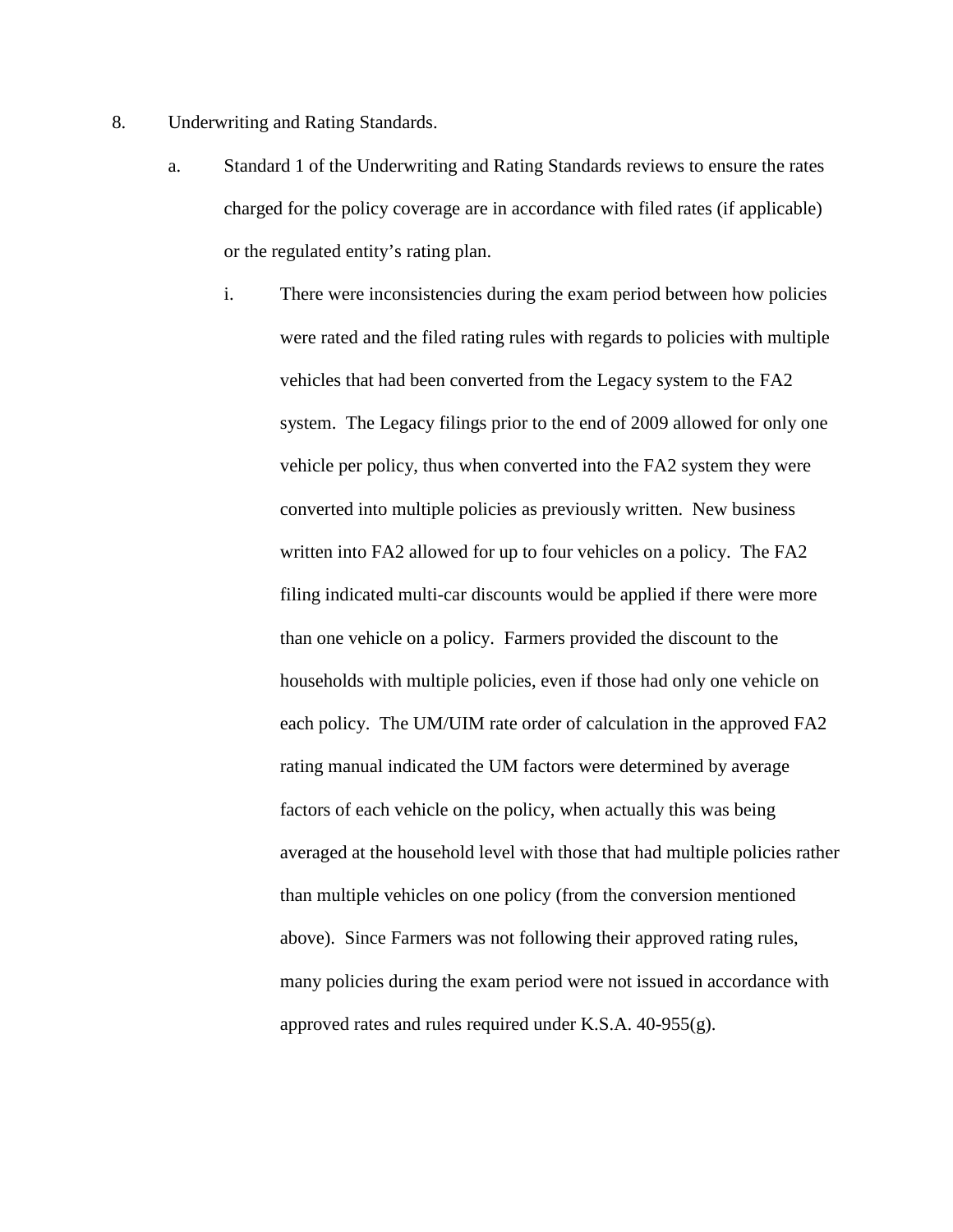- ii. When converting from the Legacy system to FA2, Farmers did not include a complete PIP symbol filing. On the vehicle symbol pages, there were five columns (BI, PD, UM/MED, CM, CL), while the auto symbol rating factors contained six categories (BI, PD, PIP, UM, COMP, COLL). The rates being used were not completely filed as required under K.S.A. 40- 955(a). The policies written or renewed on the FA2 system during the exam period were rated not in accordance to the rates on file as required under K.S.A. 40-955(g).
- iii. Two auto policies were issued with work loss coverage that was not in accordance with the rates on file as required under K.S.A. 40-955(g). The work loss had been in Farmers' Legacy filing, but they failed to insert it into the FA2 filings when they converted in late 2010. This was not discovered until the exam team's review. Farmers indicates since the launch of FA2 there have been 6,704 policies with this work loss coverage, most of which originally had the coverage through a Legacy policy.
- iv. Four policies were rated with a rate filing that had been filed, but not yet approved, as required under K.S.A. 40-955(g). Farmers had disclosed to the Department in fall 2012 that they had discovered the early implementation of a rate filing on the initial proposed effective date of 4/9/2012 (new business) and 5/22/2012 (renewals), though the filing was not approved until 7/16/2012 (new business) and 8/14/2012 (renewals). Farmers indicated to the examiners in May 2012 that 31,984 customers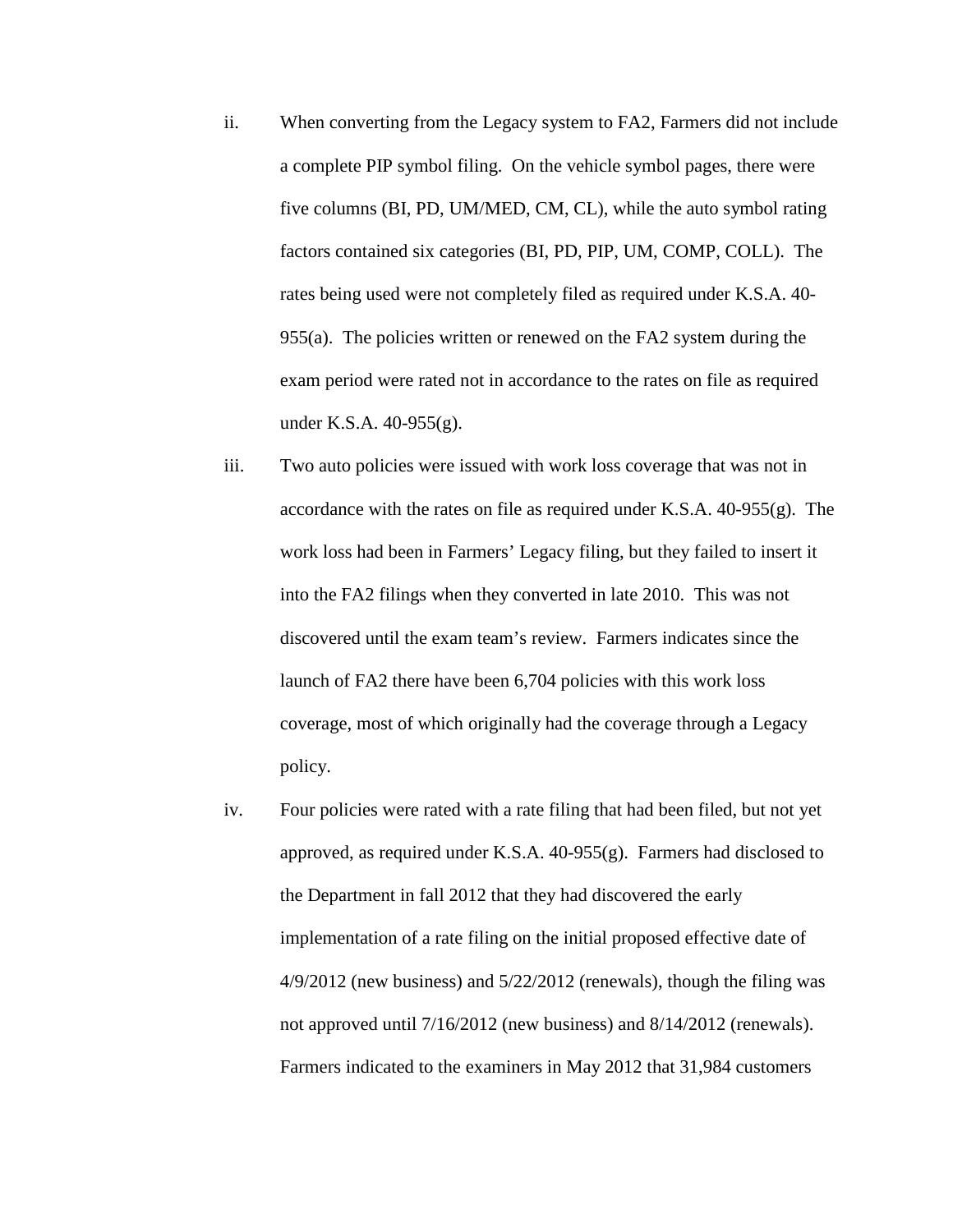had received refunds in the amount of \$764,052 and there were still approximately 5,000 policies still being processed. As the exam period ended June 30, 2012, there were many policies during the exam period that were affected by this error and there were many policies written and renewed outside of our exam period that were also impacted.

- v. One policy was written with customization coverage indicated on the Declarations page that did not meet the criteria for the coverage. The policy did not have the required comprehensive or collision coverage as required by K.S.A.  $40-955(g)$ . The policy was not charged for the coverage, and a claim was not filed against the coverage, though Farmers indicates they would have honored the claim if presented. Farmers identified 125 policies that also showed as having the coverage though not rated with this coverage.
- vi. One Homeowner Renewal policy included a Condominium Product Type Factor that did not match the information in the filed and approved rates as required under K.S.A.  $40-955(g)$ . Farmers had decreased the factor they were using, but failed to file the decrease with the rate filing. Farmers estimates approximately 950 Condo customers were impacted by the undercharge due to this factor.
- b. Standard 5 of the Underwriting and Rating Standards reviews to ensure all forms, including contracts, riders, endorsement forms and certificates are filed with the insurance department, if applicable.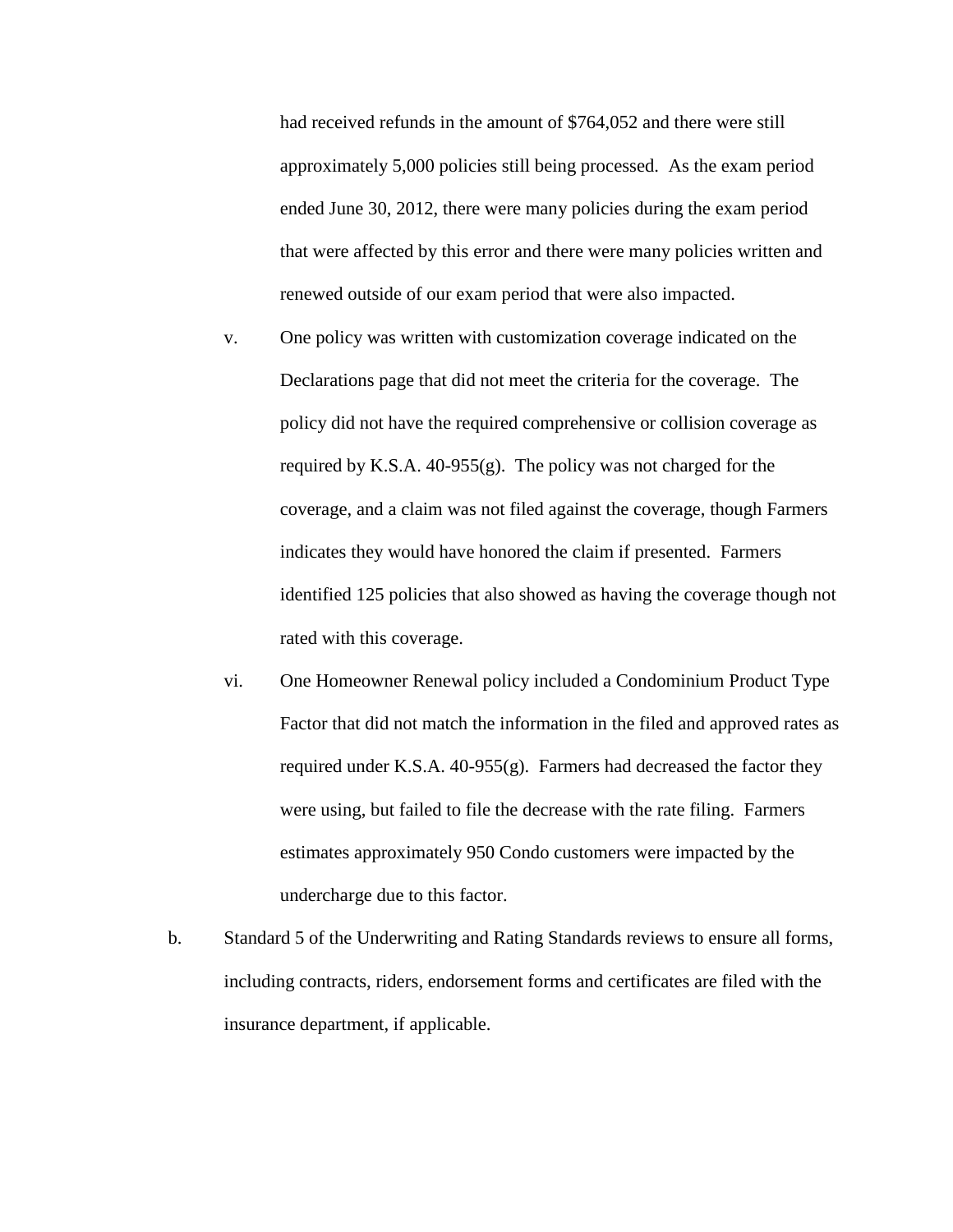- i. Both the private passenger auto and homeowner lines had binding applications being used during the exam period that were not filed with the Department as required under K.A.R. 40-3-23. Both lines have had had new applications filed after the end of the exam period.
- c. Standard 8 of the Underwriting and Rating Standards reviews to ensure cancellation/nonrenewal, discontinuance and declination notices comply with policy provisions, state laws, and the regulated entity's guidelines.
	- i. Forty-one (41) policies were non-renewed for reasons contrary to those allowed in K.S.A. 40-276a. Of those, forty (40) were for similar reasons, lack of information on a possible driver in the household without a full investigation being conducted by Farmers. Farmers had changed their procedures after the exam period, but prior to the exam review of the files. One policy contained a cancellation notice that was sent one day after the actual cancellation date contrary to K.S.A. 40-3118(b), which requires a 30 day notice prior to cancellation.

#### **Applicable Law**

K.S.A. 40-222 states, in pertinent part:

(a) Whenever the commissioner of insurance deems it necessary but at least once every five years, the commissioner may make, or direct to be made, a financial examination of any insurance company in the process of organization, or applying for admission or doing business in this state. In addition, at the commissioner's discretion the commissioner may make, or direct to be made, a market regulation examination of any insurance company doing business in this state.

K.S.A. 40-276a states, in pertinent part:

(a) Any insurance company that denies renewal of an automobile liability insurance policy in this state shall give at least 30 days written notice to the named insured, at his last known address, or cause such notice to be given by a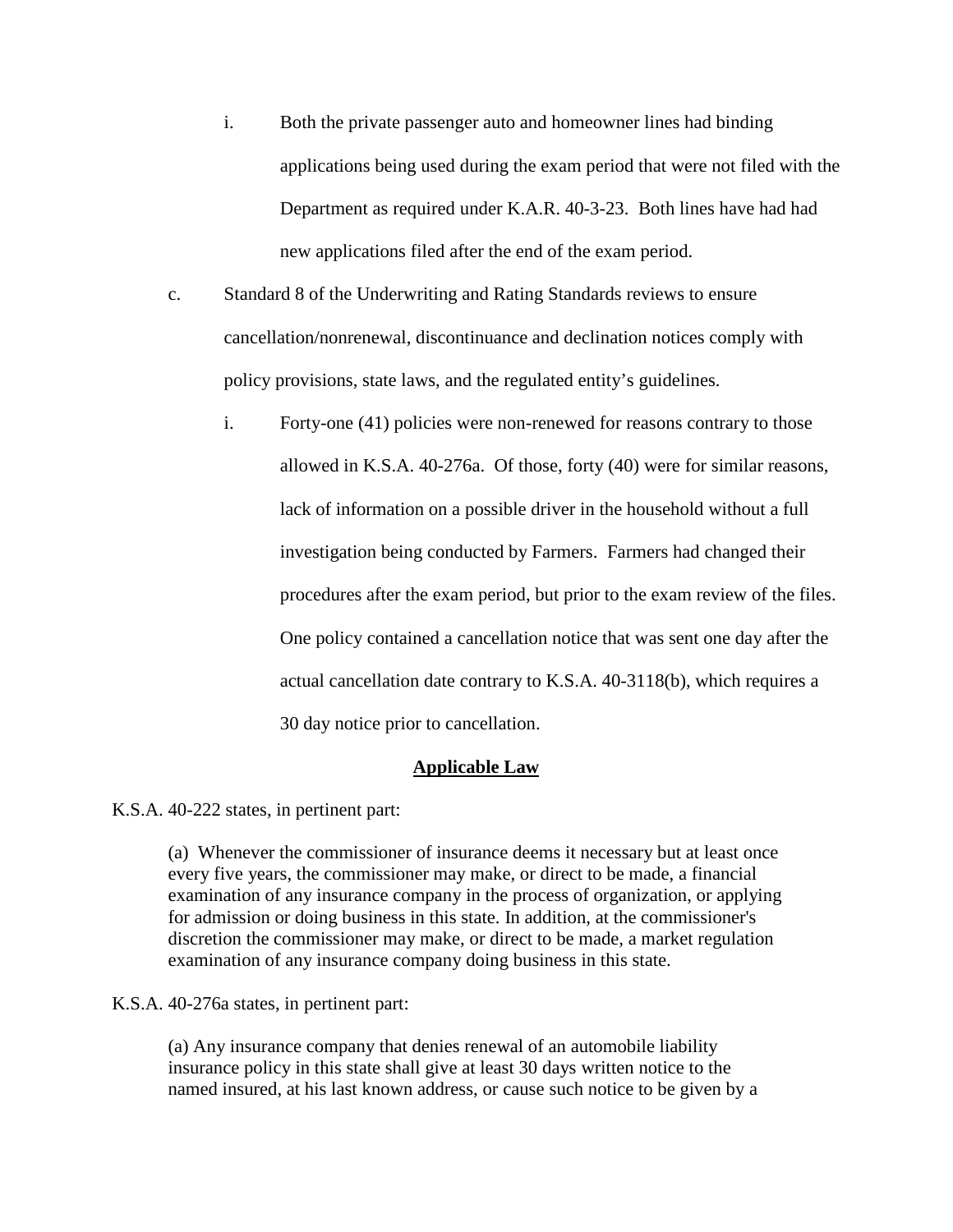licensed agent of its intention not to renew such policy. No insurance company shall deny the renewal of an automobile liability insurance policy except in one or more of the following circumstances or as permitted in subsection (b):

(1) When such insurance company is required or has been permitted by the commissioner of insurance, in writing, to reduce its premium volume in order to preserve the financial integrity of such insurer;

(2) when such insurance company ceases to transact such business in this state;

(3) when such insurance company is able to show competent medical evidence that the insured has a physical or mental disablement that impairs his ability to drive in a safe and reasonable manner;

(4) when unfavorable underwriting factors, pertinent to the risk, are existent, and of a substantial nature, which could not have reasonably been ascertained by the company at the initial issuance of the policy or the last renewal thereof;

(5) when the policy has been continuously in effect for a period of five years. Such five-year period shall begin at the first policy anniversary date following the effective date of the policy, except that if such policy is renewed or continued in force after the expiration of such period or any subsequent five-year period, the provisions of this subsection shall apply in any such subsequent period; or

(6) when any of the reasons specified as reasons for cancellation in K.S.A. 40-277 are existent, except that (A) when failure to renew is based upon termination of agency contract, obligation to renew will be satisfied if the insurer has manifested its willingness to renew, and (B) obligation to renew is terminated on the effective date of any other automobile liability insurance procured by the named insured with respect to any automobile designated in both policies.

K.S.A. 40-3118 states, in pertinent part:

(b) Except as otherwise provided in K.S.A. 40-276, 40-276a and 40-277, and amendments thereto, and except for termination of insurance resulting from nonpayment of premium or upon the request for cancellation by the insured, no motor vehicle liability insurance policy, or any renewal thereof, shall be terminated by cancellation or failure to renew by the insurer until at least 30 days after mailing a notice of termination, by certified or registered mail or United States post office certificate of mailing, to the named insured at the latest address filed with the insurer by or on behalf of the insured. Time of the effective date and hour of termination stated in the notice shall become the end of the policy period. Every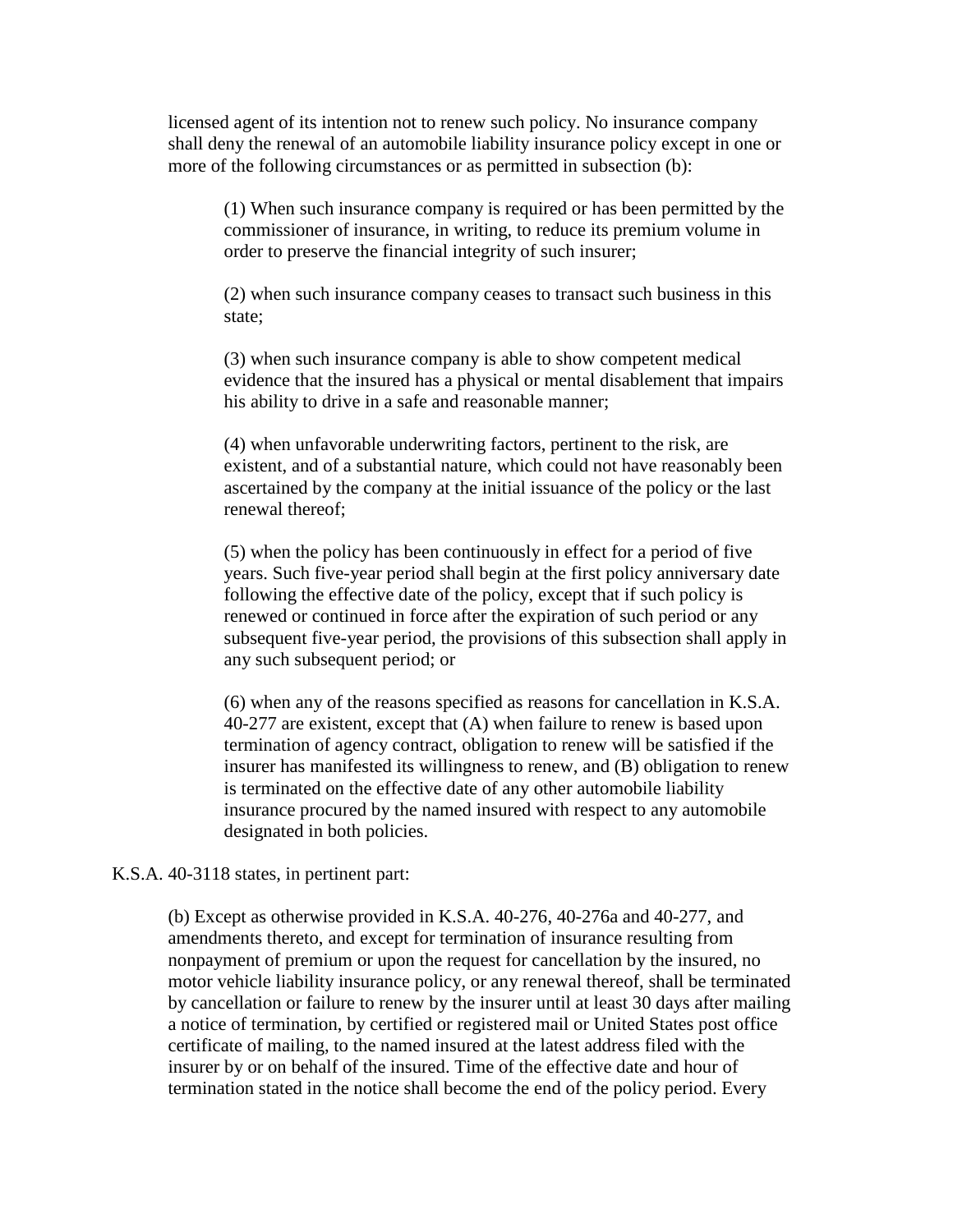such notice of termination sent to the insured for any cause whatsoever shall include on the face of the notice a statement that financial security for every motor vehicle covered by the policy is required to be maintained continuously throughout the registration period, that the operation of any such motor vehicle without maintaining continuous financial security therefor is a class B misdemeanor and shall be subject to a fine of not less than \$300 and not more than \$1,000 and that the registration for any such motor vehicle for which continuous financial security is not provided is subject to suspension and the driver's license of the owner thereof is subject to suspension.

K.S.A. 40-955 states, in pertinent part:

(a) Every insurer shall file with the commissioner, except as to inland marine risks where general custom of the industry is not to use manual rates or rating plans, every manual of classifications, rules and rates, every rating plan, policy form and every modification of any of the foregoing which it proposes to use. Every such filing shall indicate the proposed effective date and the character and extent of the coverage contemplated and shall be accompanied by the information upon which the insurer supports the filings. A filing and any supporting information shall be open to public inspection after it is filed with the commissioner. An insurer may satisfy its obligations to make such filings by authorizing the commissioner to accept on its behalf the filings made by a licensed rating organization or another insurer. Nothing contained in this act shall be construed to require any insurer to become a member or subscriber of any rating organization.

(g) No insurer shall make or issue a contract or policy except in accordance with filings which have been filed or approved for such insurer as provided in this act."

K.S.A. 40-2,125 states, in pertinent part:

(a) If the commissioner determines after notice and opportunity for a hearing that any person has engaged or is engaging in any act or practice constituting a violation of any provision of Kansas insurance statutes or any rule and regulation or order thereunder, the commissioner may in the exercise of discretion, order any one or more of the following:

(1) Payment of a monetary penalty of not more than \$1,000 for each and every act or violation, unless the person knew or reasonably should have known such person was in violation of the Kansas insurance statutes or any rule and regulation or order thereunder, in which case the penalty shall be not more than \$2,000 for each and every act or violation;

(3) that such person cease and desist from the unlawful act or practice and take such affirmative action as in the judgment of the commissioner will carry out the purposes of the violated or potentially violated provision.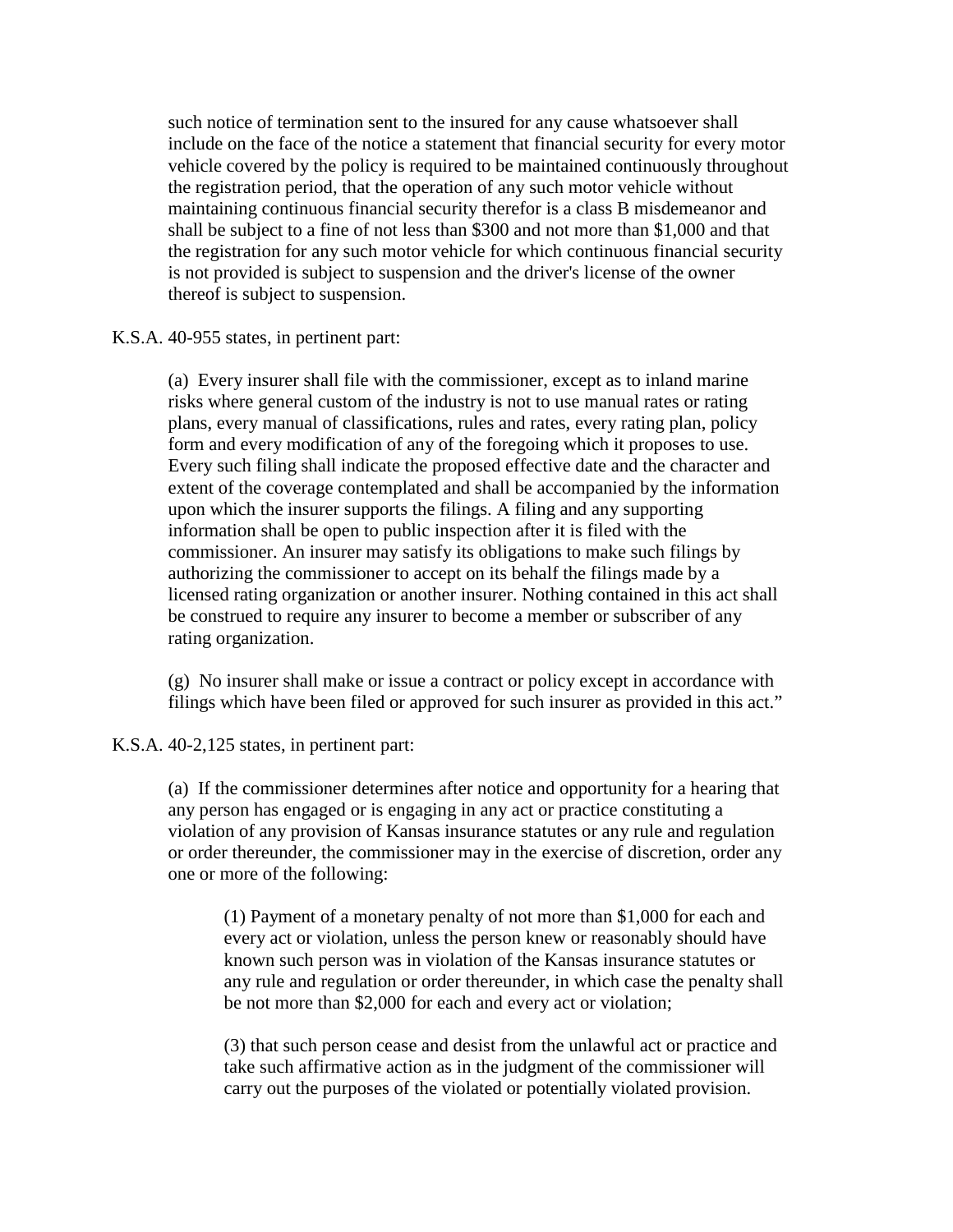K.A.R. 40-1-34 adopts the unfair claims settlement practices model regulation, January

1981 edition, by reference. Section 4 of the model regulation states, "(t)he insurer's claim files

shall be subject to examination by the (Commissioner) or by his duly appointed designees. Such

files shall contain all notes and work papers pertaining to the claim in such detail that pertinent

events and the dates of such events can be reconstructed."

K.A.R. 40-1-34 does not adopt Section 9(a)(2) of the model regulation by reference.

Instead, K.A.R. 40-1-34(m) provides:

The insurer may elect to pay a cash settlement, based upon the actual cost, less any deductible provided in the policy, to purchase a comparable automobile including all applicable taxes, license fees and other fees incident to transfer of evidence of ownership of a comparable automobile. Such cost shall be determined by any source or method for determining statistically valid fair market value that meets both of the following criteria:

(A) The source or method's database, including nationally recognized automobile evaluation publications, shall provide values for at least eighty-five percent (85%) of all makes and models of private passenger vehicles for the last fifteen (15) model years taking into account the values for all major options for such vehicles; and

(B) the source, method, or publication shall provide fair market values for a comparable automobile based on current data available for the local market area as defined in subsection  $(i)(2)$ .

K.A.R. 40-1-34 does not adopt Section 9(h) of the model regulation by reference.

Instead, K.A.R. 40-1-34(o) provides"

Insurers shall include consideration of applicable taxes, license fees, and other fees incident to transfer of evidence of ownership in third party automobile total losses and shall have sufficient documentation relative to how the settlement was obtained in the claim file. A measure of damages shall be applied which will compensate third party claimants for the reasonable loss sustained as the proximate result of the insured's negligence.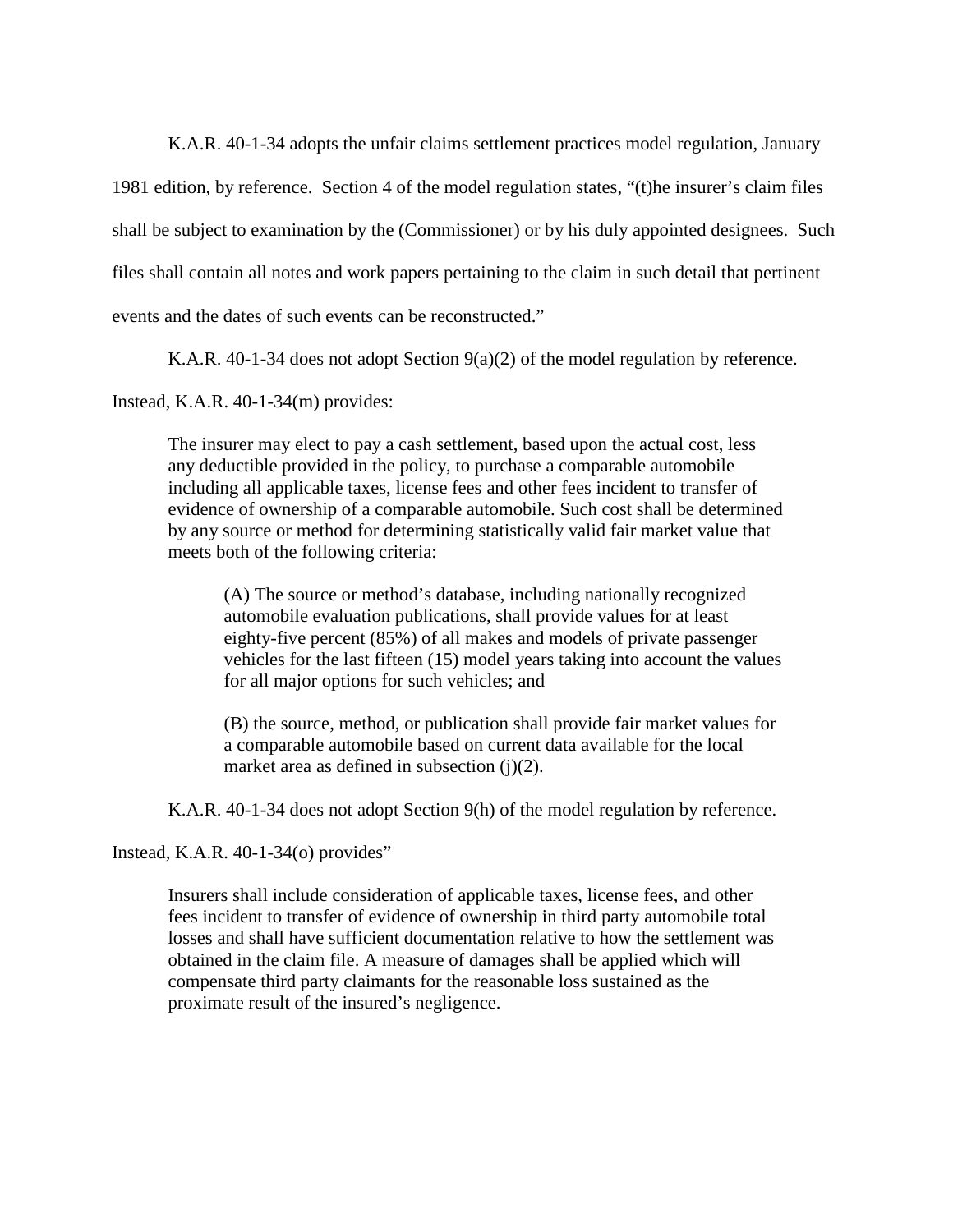K.A.R. 40-3-23 states, "(b)inders or other temporary contracts of insurance are subject to K.S.A. 40- 216. These forms shall be filed with and approved by the commissioner in accordance with applicable statutory provisions."

#### **Conclusions of Law**

Based upon the Findings of Fact enumerated in Paragraphs #1 through #8 and the

Applicable Law cited above, **IT IS, THEREFORE, ORDERED BY THE COMMISSIONER OF INSURANCE:**

- 1. The Commissioner of Insurance has jurisdiction over this matter pursuant to K.S.A. 40- 222.
- 2. The Kansas Insurance Department's ("KID") Report of Market Conduct Examination of Farmers as of June 30, 2012 is herein adopted in its entirety.
- 3. As set forth in Finding of Fact #6, Farmers violated K.A.R. 40-1-34 in at least 24 instances.
- 4. As set forth in Finding of Fact #7, Farmers violated K.A.R. 40-1-34 in at least 9 instances.
- 5. As set forth in Finding of Fact #8, subsection (a)(i), Farmers violated K.S.A. 40-955(g).
- 6. As set forth in Finding of Fact #8, subsection (a)(ii), Farmers violated K.S.A. 40-955(a) and K.S.A. 40-955(g).
- 7. As set forth in Finding of Fact #8, subsection (a)(iii), Farmers violated K.S.A. 40-955(g) in more than two instances.
- 8. As set forth in Finding of Fact #8, subsection (a)(iv), Farmers violated K.S.A. 40-955(g) in more than four instances.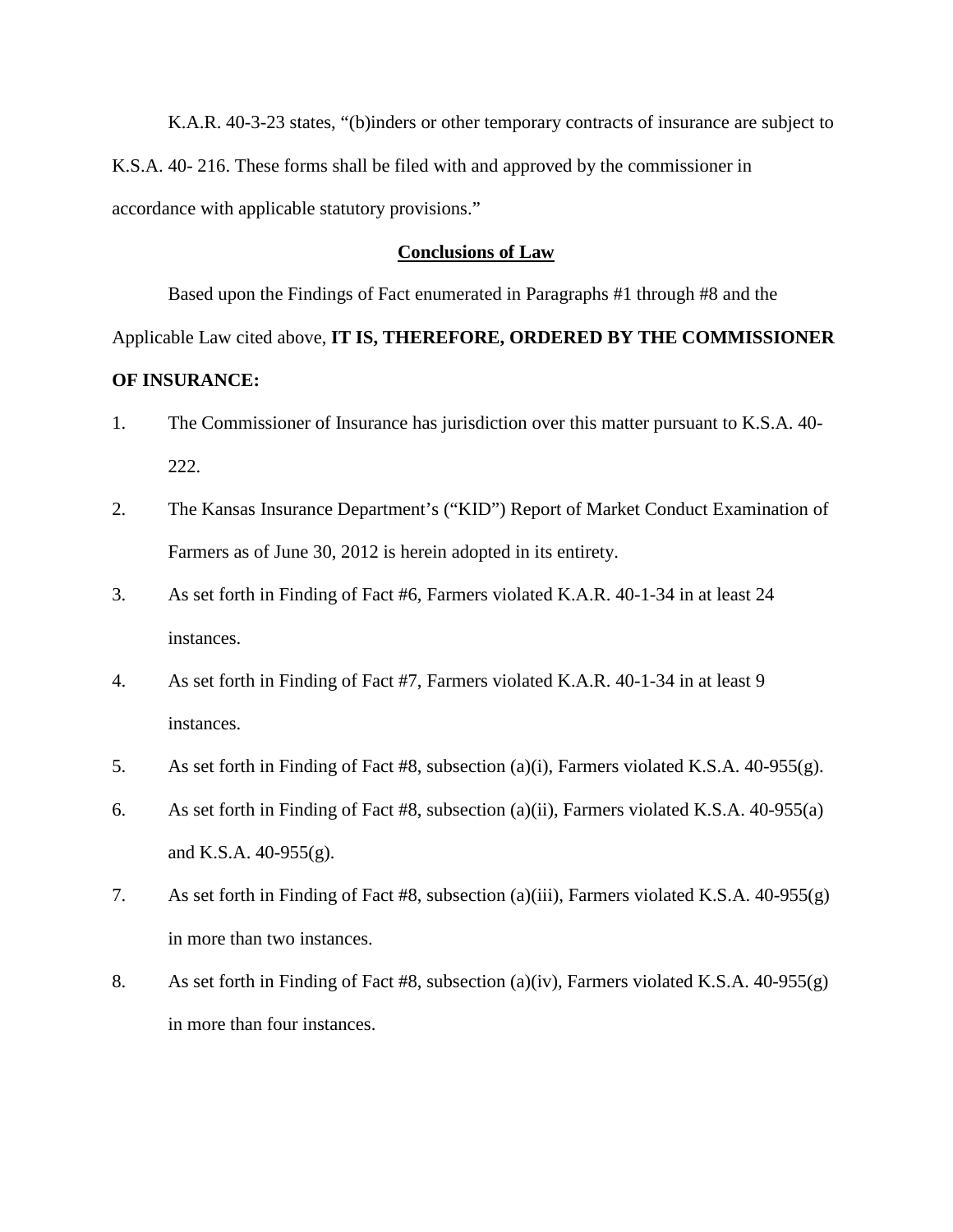- 9. As set forth in Finding of Fact #8, subsection (a)(v), Farmers violated K.S.A. 40-955(g) in more than one instance.
- 10. As set forth in Finding of Fact #8, subsection (a)(vi), Farmers violated K.S.A. 40-955(g) in more than one instance.
- 11. As set forth in Finding of Fact #8, subsection (b)(i), Farmers violated K.A.R. 40-3-23 in more than two instances.
- 12. As set forth in Finding of Fact #8, subsection (c)(i), Farmers violated K.S.A. 40-276a in at least 41 instances and K.S.A. 40-3118(b) in at least one instance.
- 13. Pursuant to K.S.A. 40-2,125(a)(1), Farmers shall pay a monetary penalty of \$50,000.00 for the above-stated violations of K.A.R. 40-1-34, K.S.A. 40-955(a) and (g), K.A.R. 40- 3-23, K.S.A. 40-276a, and K.S.A. 40-3118b.
- 14. Pursuant to K.S.A. 40-2,125(a)(3),

Farmers shall comply with K.A.R. 40-1-34 by ensuring all incoming correspondence regarding claim files is date stamped in order to ensure proper documentation of the files and by putting procedures in place to ensure the dates received on the complaint log are accurate.

- 15. Pursuant to K.S.A. 40-2,125(a)(3), Farmers shall do a thorough review of their rating practices to ensure they coincide with the rules and rates filed and approved with the Department prior to and during implementation of each new rate and rule filing.
- 16. Pursuant to K.S.A. 40-2,125(a)(3), Farmers shall ensure procedures are in place to file all required forms with the Department.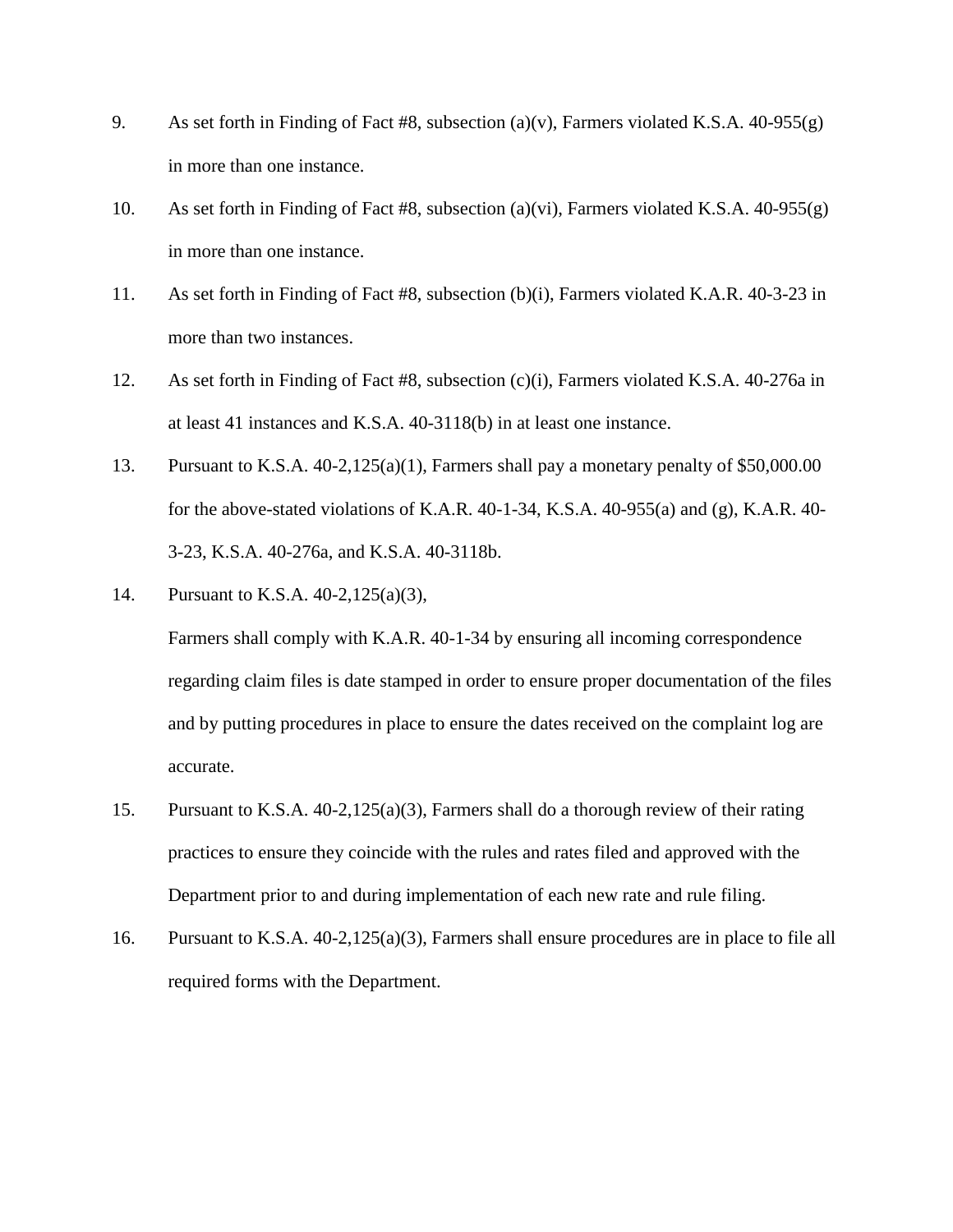17. Pursuant to K.S.A. 40-2,125(a)(3), Farmers shall review the allowable reasons to cancel and nonrenew policies as indicated by Kansas statutes and ensure their procedures comply.

## **IT IS SO ORDERED THIS \_30\_ DAY OF OCTOBER 2013, IN THE CITY OF TOPEKA, COUNTY OF SHAWNEE, STATE OF KANSAS.**



 $\angle$ s/ Sandy Praeger $\angle$ Sandy Praeger Commissioner of Insurance

 $BY:$ 

 $/s/$  John Wine John Wine General Counsel

# **NOTICE OF RIGHTS**

Farmers is entitled to a hearing pursuant to K.S.A. 77-537, the Kansas Administrative Procedure Act. If Farmers desires a hearing, Farmers must file a written request for a hearing

with:

John Wine, General Counsel Kansas Insurance Department 420 S.W.  $9<sup>th</sup>$  Street Topeka, Kansas 66612

This request must be filed within fifteen (15) days from the date of service of this

Summary Order. If Farmers requests a hearing, the Kansas Insurance Department will notify

Farmers of the time and place of the hearing and information on the procedures, right of

representation, and other rights of parties relating to the conduct of the hearing before the

commencement of the same.